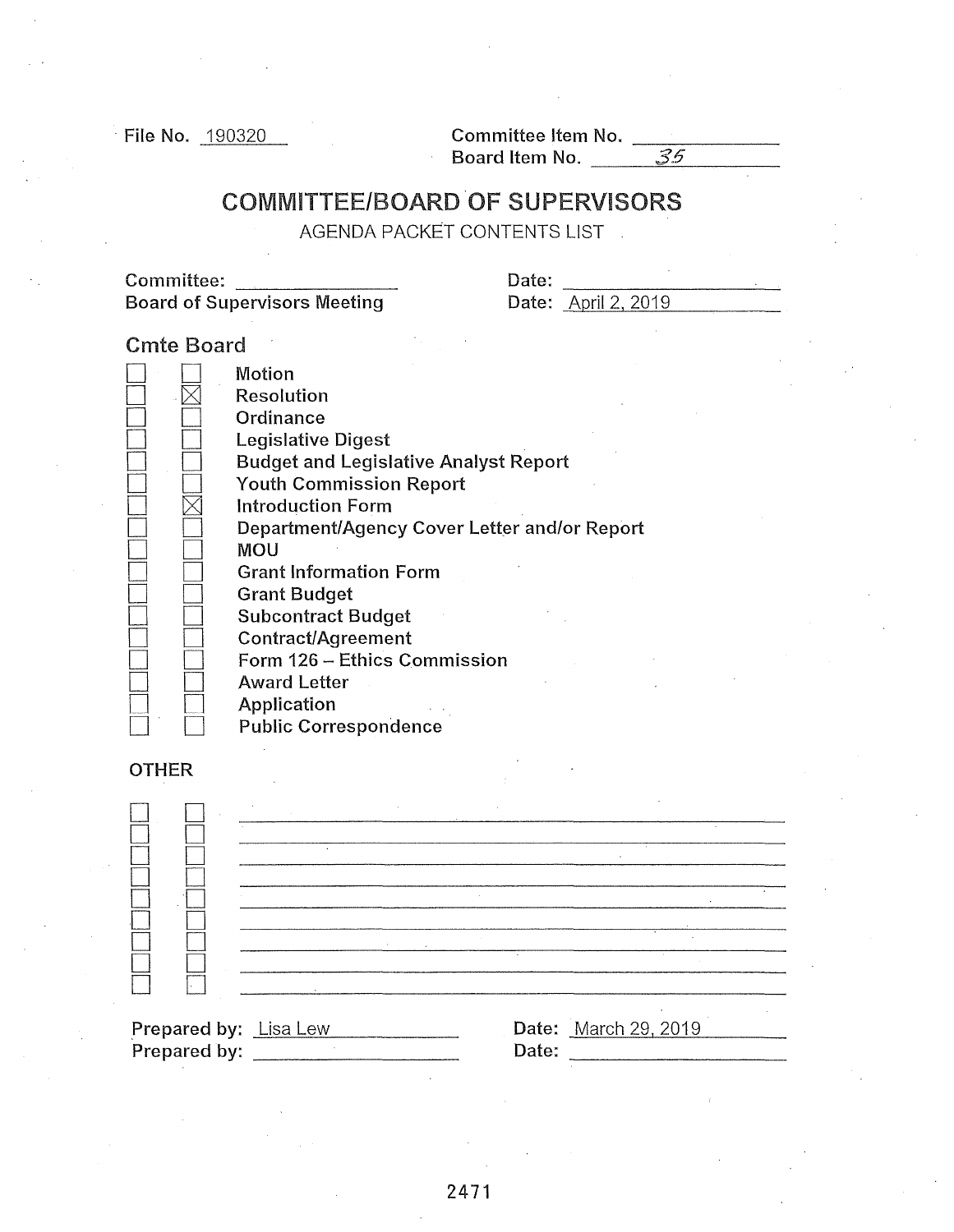## FILE NO. 190320 RESOLUTION NO.

1 [Urging the Trump Administration - Stop Mass Deportation - Rehabilitated Formerly Incarcerated Southeast Asian Nationals]

3 **Resolution respectfully urging the Trump Administration to stop the massive** 4 **deportation of rehabilitated formerly incarcerated Southeast Asian national\$.** 

6 WHEREAS, California is home to nearly a million Southeast Asians originating from 7 || Cambodia, Vietnam, and Laos; and

8  $\parallel$  WHEREAS, Between 1975 to the early 1990s, the United States accepted hundreds of 9 thousands Southeast Asians escaping the Vietnam War and Khmer Rouge genocide of 10 | Cambodia; and

11 WHEREAS, Most of the immigrants settled in California major cities likes San 12 | Francisco, San Jose, Fresno, Long Beach, and Los Angeles; and

13 WHEREAS, These immigrants were typically placed in the poorest parts of these 14  $\parallel$  communities with inadequate financial support and many of these individuals and their 15 | children languish in severe poverty; in particular Cambodian refugees; which predispose them 16 | to criminal activity and the criminal justice system; and

17 | WHEREAS, The Illegal Immigration Reform and Immigrant Responsibility Act of 1996 18 | expanded the definition of what type of crime that could result in deportation; the bill also 19 | allowed the expanded definition to be applied retroactively; and

20 WHEREAS, The Southeast Asia Resource Action Center (SEARAC) estimates the 21 1996 Immigration Reform and Immigrant Responsibility Act, impacted more than 16,000 22 Southeast Asian Americans, many of whom were refugees fleeing the Vietnam War and the  $23$   $\parallel$  Cambodian genocide; and

24 WHEREAS, In 2002, Cambodia's government signed a bilateral agreement that 25 | allowed the implementation of the Illegal Immigration Reform and Immigrant Responsibility

Supervisors Walton; Ronen, Yee, Haney, Mar, Fewer BOARD OF SUPERVISORS

**2472** 

Page 1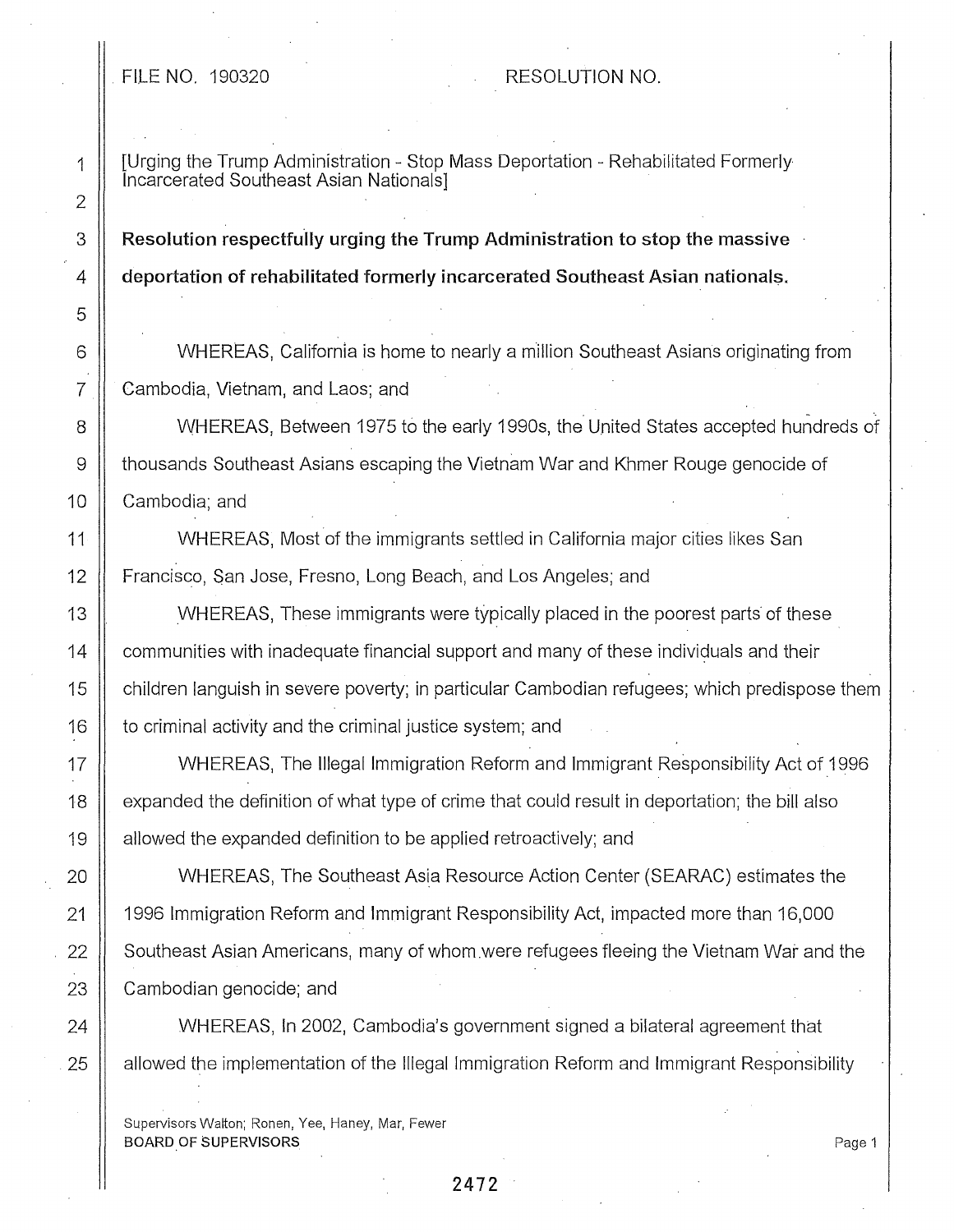1 Act of 1996 to be applicable to US Cambodia nationals who had committed deportable  $2 \parallel$  offenses; and

3 WHEREAS, In 2016, Prime Minster of Cambodian, Hun Sen, questioned the  $4 \parallel$  agreement and sought to renegotiated it for humanitarian grounds; and

5  $\parallel$  WHEREAS, President Trump and his administration has continued to place harsh limits  $6$  |  $\,$  on immigration and asylum with his national policy and he has particular sought out and 7 | specifically targeted immigrants in the reentry community; and

8 | WHEREAS, In 2019, more than 1700 non-detained Cambodians were given final 9 | orders of removal; and

10 WHEREAS, Many individuals were District 10 residents who had more than 20 years 11 | removed from their time of criminal convictions; these individuals had become pillars of their 12 | communities, homeowners, fathers, mothers, and great tenure employees; and

13 WHEREAS, The Trump administration approach to deportation is controversial 14 | because its breaks up families and in some cases, the returnees, have never lived in their 15  $\parallel$  country of origin nor have a living relative; and

16 WHEREAS, The State of California and past Governor, Jerry Brown, started in 2018, 17 | taken active roles in trying to stop/combat the massive deportation of Southeast Asians; and

18 WHEREAS, In 2018, Governor Brown pardoned two Cambodian former felons; while 19 | many local public defender offices and legal advocacy groups have begun the process of 20 | reopening old cases in a vigorous attempt to lower offensives to non-deportable charges to 21 | stall countless deportations; and .

22 || WHEREAS, On February 22, 2019, California State Legislature in an Assembly Joint 23 | Resolution 1 named the "Relative to Vietnamese Refugees" urged President Trump and his 24  $\, \parallel\,$  administration to stop any efforts to reinterpret, disregard, or in any way prohibit the extension 25  $\, \parallel \,$  of the 2008 United States-Vietnam repatriation agreement; now, therefore, be it

Supervisors Walton; Ronen, Yee, Haney, Mar, Fewer BOARD OF SUPERVISORS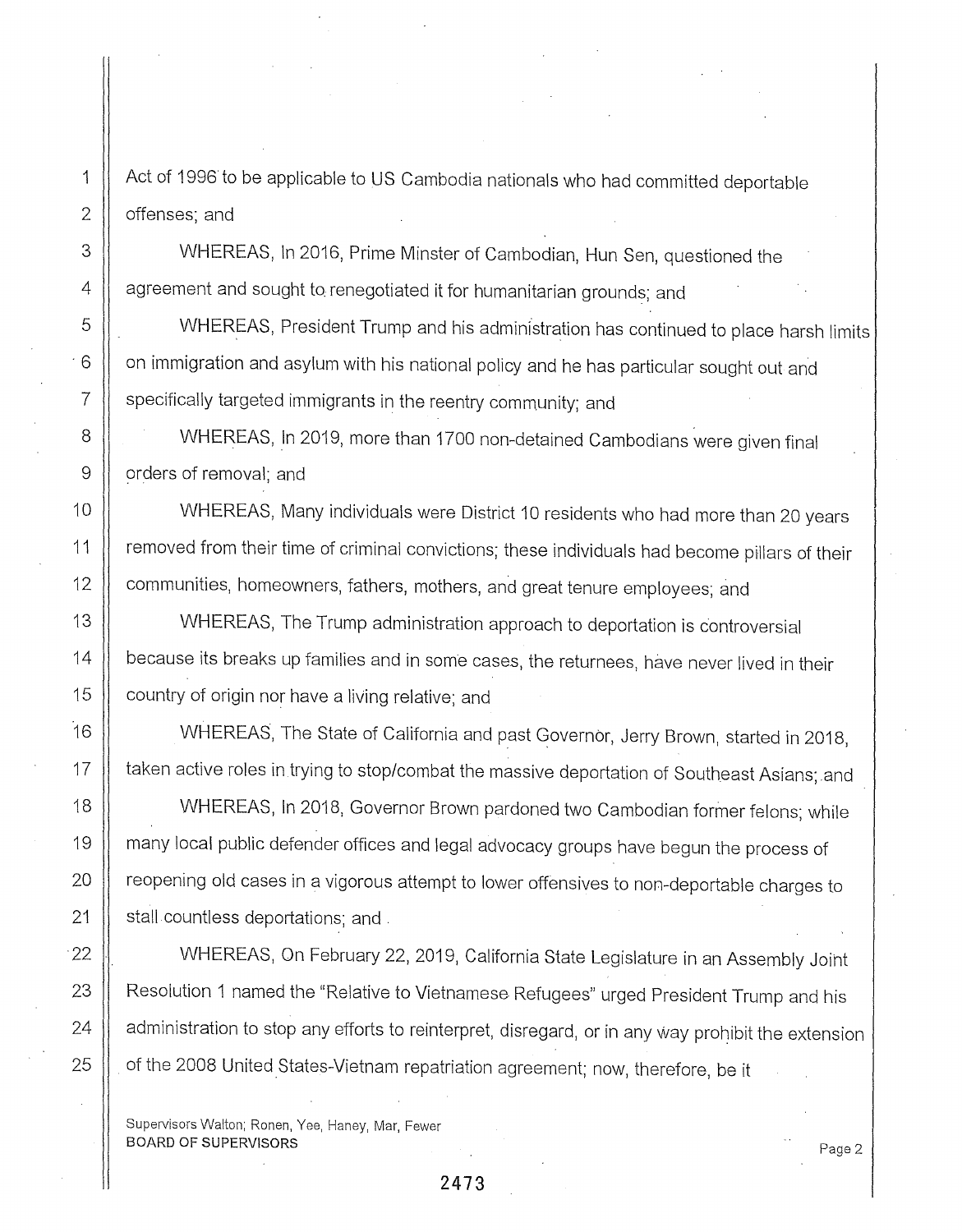1 | RESOLVED, That, the City and County of San Francisco will not be silent or passive as  $\parallel$  the Trump Administration continues attack our most vulnerable members of our community, 3 Such as our DREAMers, our Muslim Community, our Transgender community, and now our 4 | rehabilitated formerly incarcerated Southeast Asian community; and, be it 5 FURTHER **RESOLVED,** That, the City and County of San Francisco urges President 6 Trump and his administration to place an immediate moratorium on the deportation of 7 thousands of Southeast Asians whom crimes occurred more than ten years ago because the 8 | City honors these individuals as they holdfast to American values of rehabilitation and the

Supervisors Walton; Ronen, Yee, Haney, Mar, Fewer BOARD OF SUPERVISORS And the state of the state of the state of the state of the state of the state of the state of the state of the state of the state of the state of the state of the state of the state of the state of th

9 | need for second chances.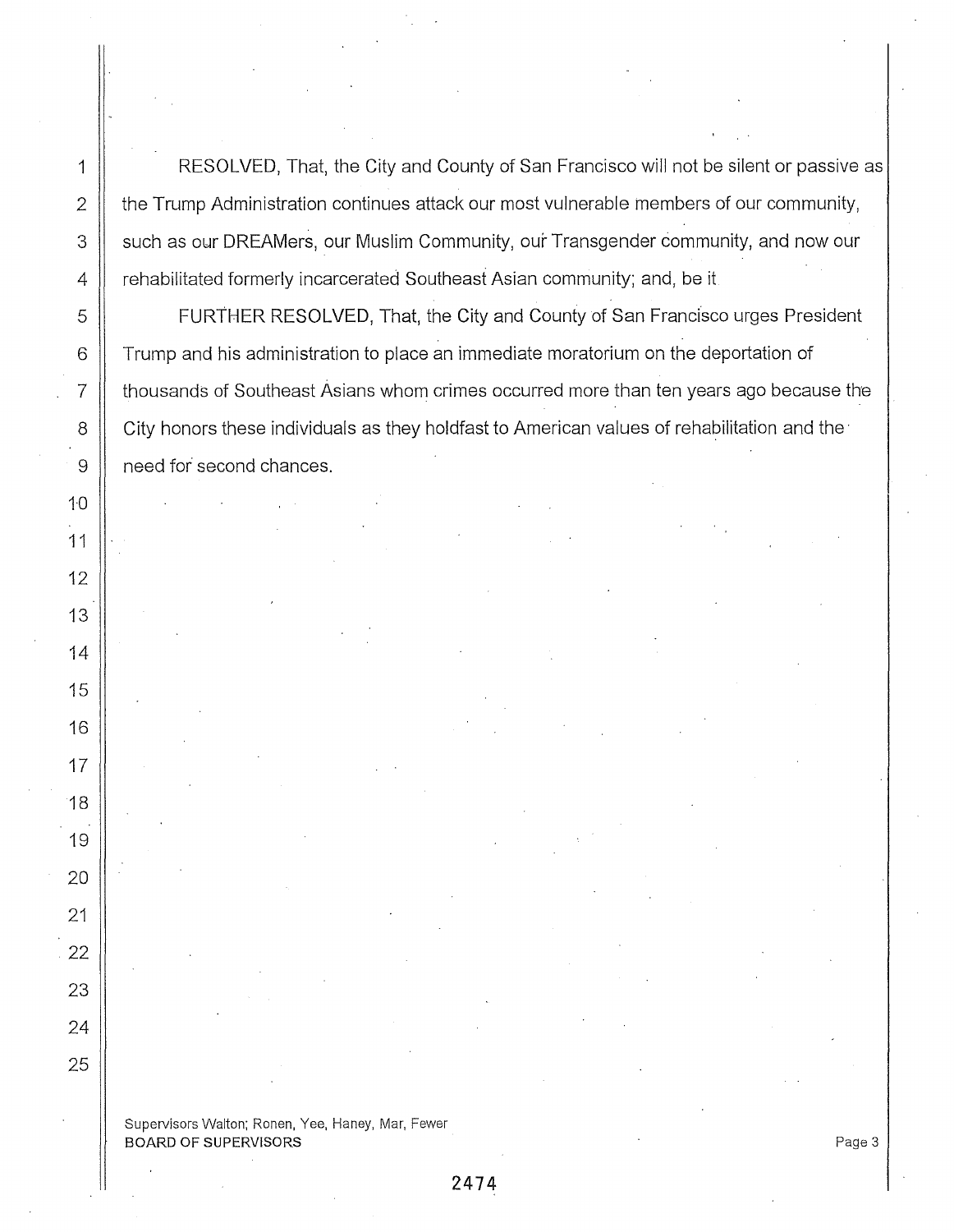| Print Form                                                                                                                                                 |                                               |
|------------------------------------------------------------------------------------------------------------------------------------------------------------|-----------------------------------------------|
| <b>Introduction Form</b>                                                                                                                                   |                                               |
| By a Member of the Board of Supervisors or Mayor                                                                                                           | 80 Y 30 0<br>SAN                              |
| I hereby submit the following item for introduction (select only one):                                                                                     | Time stamp<br>2019 MAR bEmeeting, date2<br>ĐΥ |
| 1. For reference to Committee. (An Ordinance, Resolution, Motion or Charter Amendment).                                                                    |                                               |
| 2. Request for next printed agenda Without Reference to Committee.                                                                                         |                                               |
| 3. Request for hearing on a subject matter at Committee.                                                                                                   |                                               |
| 4. Request for letter beginning : "Supervisor                                                                                                              | inquiries"                                    |
| 5. City Attorney Request.                                                                                                                                  |                                               |
| 6. Call File No.<br>from Committee.                                                                                                                        |                                               |
| 7. Budget Analyst request (attached written motion).                                                                                                       |                                               |
| 8. Substitute Legislation File No.                                                                                                                         |                                               |
| 9. Reactivate File No.                                                                                                                                     |                                               |
| 10. Topic submitted for Mayoral Appearance before the BOS on                                                                                               |                                               |
|                                                                                                                                                            |                                               |
| ease check the appropriate boxes. The proposed legislation should be forwarded to the following:                                                           |                                               |
| Small Business Commission<br>Youth Commission                                                                                                              | Ethics Commission                             |
| Planning Commission                                                                                                                                        | <b>Building Inspection Commission</b>         |
| Note: For the Imperative Agenda (a resolution not on the printed agenda), use the Imperative Form.                                                         |                                               |
| $Sponsor(s)$ :                                                                                                                                             |                                               |
| Walton, Ronen, Yee, Haney, Mak, Kwel                                                                                                                       |                                               |
| Subject:                                                                                                                                                   |                                               |
| Resolution urging the Trump Administration to stop the mass deportation of rehabilitated formerly incarcerated<br>Southeast Asian nationals.               |                                               |
| The text is listed:                                                                                                                                        |                                               |
| Resolution respectfully urging the Trump Administration to stop the massive deportation of rehabilitated formerly<br>incarcerated Southeast Asian nations. |                                               |
| Signature of Sponsoring Supervisor:                                                                                                                        |                                               |
| For Clerk's Use Only                                                                                                                                       |                                               |